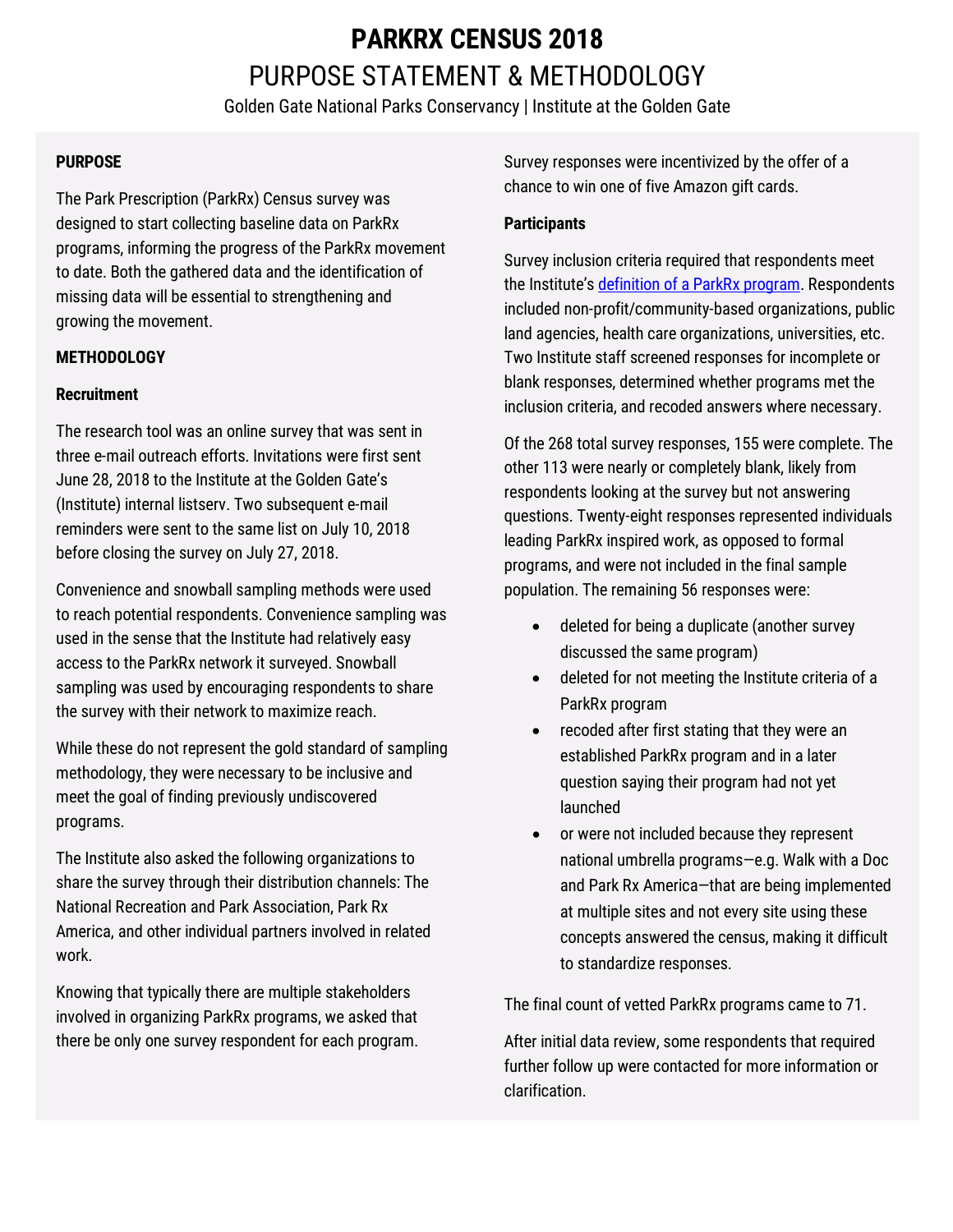#### **Survey Questions & Design**

Since a national survey of this kind had not yet been conducted to our knowledge, the census prioritized questions that would establish a base of foundational data. With the idea that a similar survey may be sent out periodically in the future, the Institute tried to keep this census brief and focused on the most important, basic data points that would be most immediately helpful to know. This includes information on when programs were launched, what types of organizations lead programs, a brief description of program models.

Our target population was regionally focused ParkRx programs, as opposed to individuals, and ideally programs collecting some type of evaluation data. As such, skip logic jumps were created to organize responses. The survey had a total of 33 questions (Appendix A), comprised of 3 skip logic jumps (Appendix B).

To ensure the right respondent population was reached, the first question asked respondents to self-identity whether their program met the following definition:

*Does your work involve a health or social service provider who encourages clients/patients to spend time in nature to improve health & well-being? (survey screener question)*

Respondents who answered "no" were sent to the contact information page at the end of the survey.

The second skip logic was for the question of whether the respondent was an "individual" or a "program." Individuals were sent to a shorter section, while programs were asked more robust questions, reflecting the intent of the survey to gather information on formalized initiatives.

The individual section covered when individuals began their ParkRx related work, what they did to encourage people to spend time in nature, how their work was funded, and how many people they reached in the past 12 months.

While capturing the efforts of individuals was not the primary purpose of this census, it was important to see that individuals are inspired to take on similar work despite not having formal programmatic support.

Respondents that answered that they lead an established program were sent to a different section of the survey where they were asked many of the same questions as the section for individuals but dove deeper into specifics. This section also aimed to assess the model of the ParkRx program, such as who is doing the prescribing, for whom, and with what activities.

The last skip logic intended to capture information on programs that were doing any type of data collection. If known, it prompted respondents to provide numbers on program metrics. These metrics included the following: how many staff wrote prescriptions in the past 12 months, how many individuals attended ParkRx programs, what tools were used to refer individuals to nature, etc.

### **LIMITATIONS**

The survey results likely have some degree of nonresponse bias because the ParkRx definition is not standardized, continues to evolve, and some individuals may not selfidentify their work as a ParkRx program even though it meets our definition.

Additionally, to best be able to find new programs not already within the Institute's ParkRx learning community, we cast a wide net and used a range of non-probability sampling methods, as discussed in the recruitment section. Even with these sampling efforts, other reasons for non-response include our survey not reaching the entire sample population because the program was still in development or out of our network. Ideally in the future, we'll be able to capture the full scope of the ParkRx movement and ensure all programs are spotlighted for their successes.

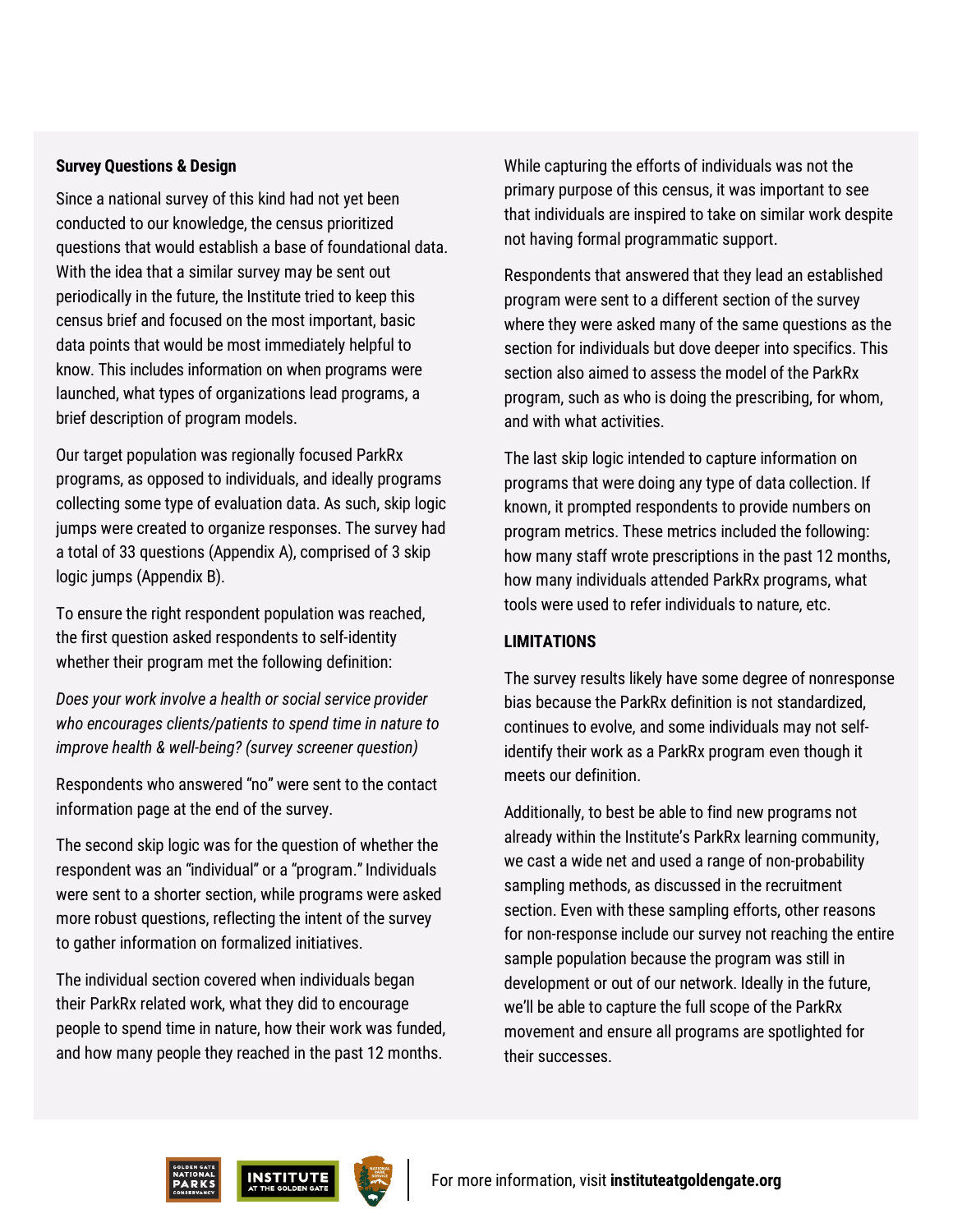# **Appendix A.** Survey

Calling all health and nature leaders! The Institute at the Golden Gate is conducting a nationwide Park Prescription (ParkRx) census. Our goal is to create a comprehensive snapshot of the ParkRx movement and we need your help.

Many of you are doing amazing, pioneering work and we want to ensure we capture it all. If you are part of a ParkRx program, please tell us more about your work by completing this census. Even if you haven't traditionally identified with the "ParkRx" terminology, if your work involves health or social service providers encouraging people to spend time in nature for their health and well-being, we want to hear from you.

Additionally, those who complete the census by the **Friday, July 20th deadline** will be eligible to win an Amazon gift card!

#### **What to know before starting:**

- For efforts that include multiple agencies, we request that only one representative per program complete the census. The census
- should take less than 15 minutes to complete.
- You can save your questions and go back to the survey later.
- If you're unsure about a question or if you're not collecting the relevant data, please write "unknown."

If you have any questions about the census please contact Oksana Shcherba at (oshcherba@parksconservancy.org)

 $*$  1. Does your work, program, or initiative...

- Involve a health or social service provider
- who encourages their clients/patients to spend time in nature with
- the goal of improving their health & well-being.

Yes, it involves all three points

No, it does not involve all three points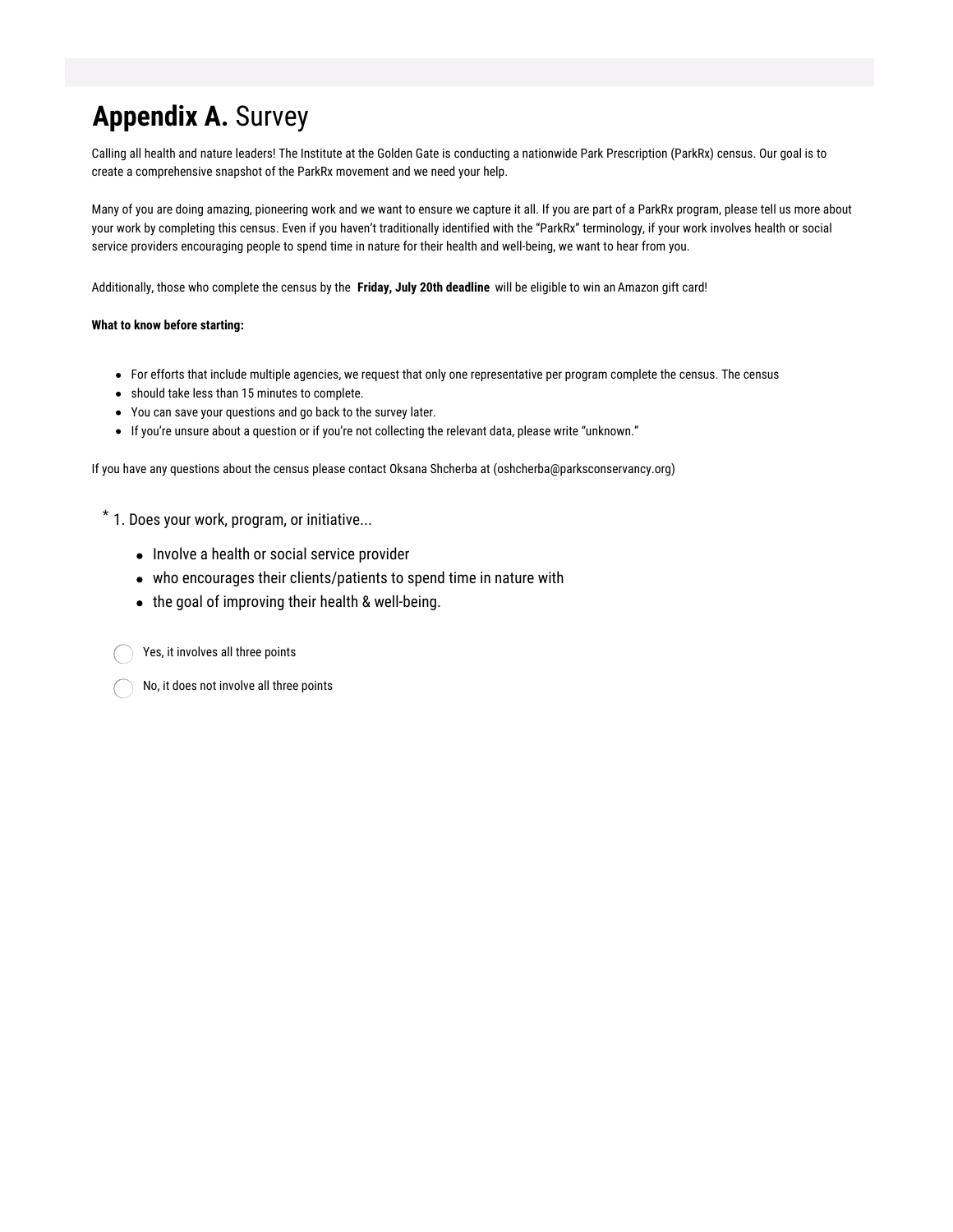2. Please fill out the below information on your program.

| Program name                                     |  |
|--------------------------------------------------|--|
| Program website (if you<br>have one)             |  |
| Year program launched                            |  |
| Program location (i.e. city<br>or county served) |  |

3. If your program does NOT have a website, please briefly describe it in no more than 2-3 sentences.

4. May we contact you if we have additional questions? \*

Yes

No

\* 5. Are you an individual incorporating nature into your work **OR** are you part of an agency or partnership-led program?

Individual

Program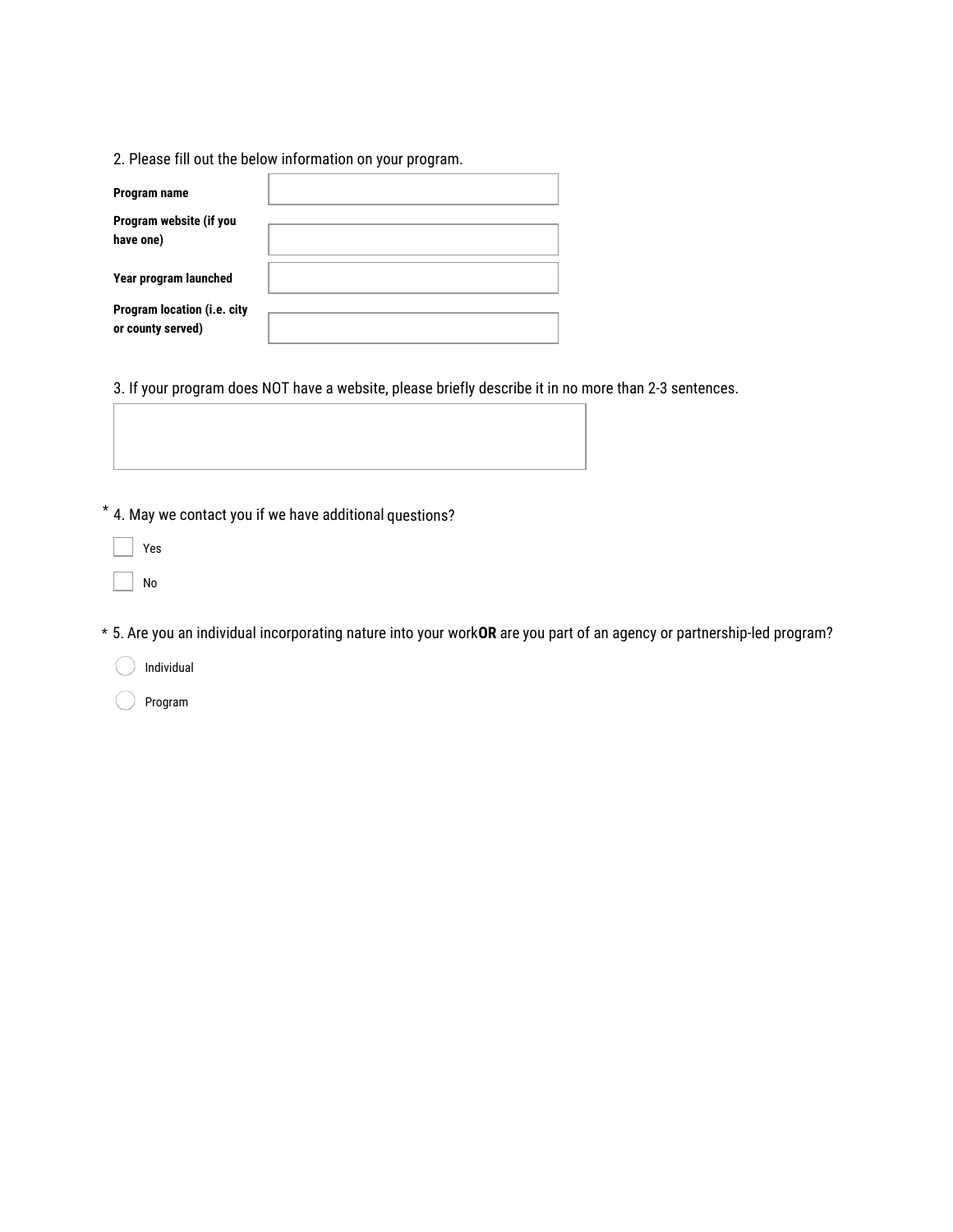### \* 6. Name of program

7. Program website

\* 8. Program location (i.e. city or county served)

### \* 9. Year program launched

 $\star$  10. What type of agency/organization is the primary coordinator of this program? (Select the most appropriate response)

| Park or public land agency/rec & park department                      | Non-profit/ Community-based organization             |
|-----------------------------------------------------------------------|------------------------------------------------------|
| Health care organization (ie: clinic, hospital, therapy group) Public | A specific collaborative dedicated to this program   |
| health agency                                                         | University                                           |
| Social service agency                                                 | Student group                                        |
| Other (please specify)                                                |                                                      |
|                                                                       |                                                      |
| * 11. How is your program funded? (Select all that apply)             |                                                      |
| Core operating budget                                                 | Public/ government grants                            |
| Philanthropic grants (healthcare industry)                            | Individual donations                                 |
| Philanthropic grants (outdoor industry)                               | Insurance reimbursement                              |
| Philanthropic grants (other)                                          | It's not funded; we are doing this work on the side. |
| If other (please specify)                                             |                                                      |
|                                                                       |                                                      |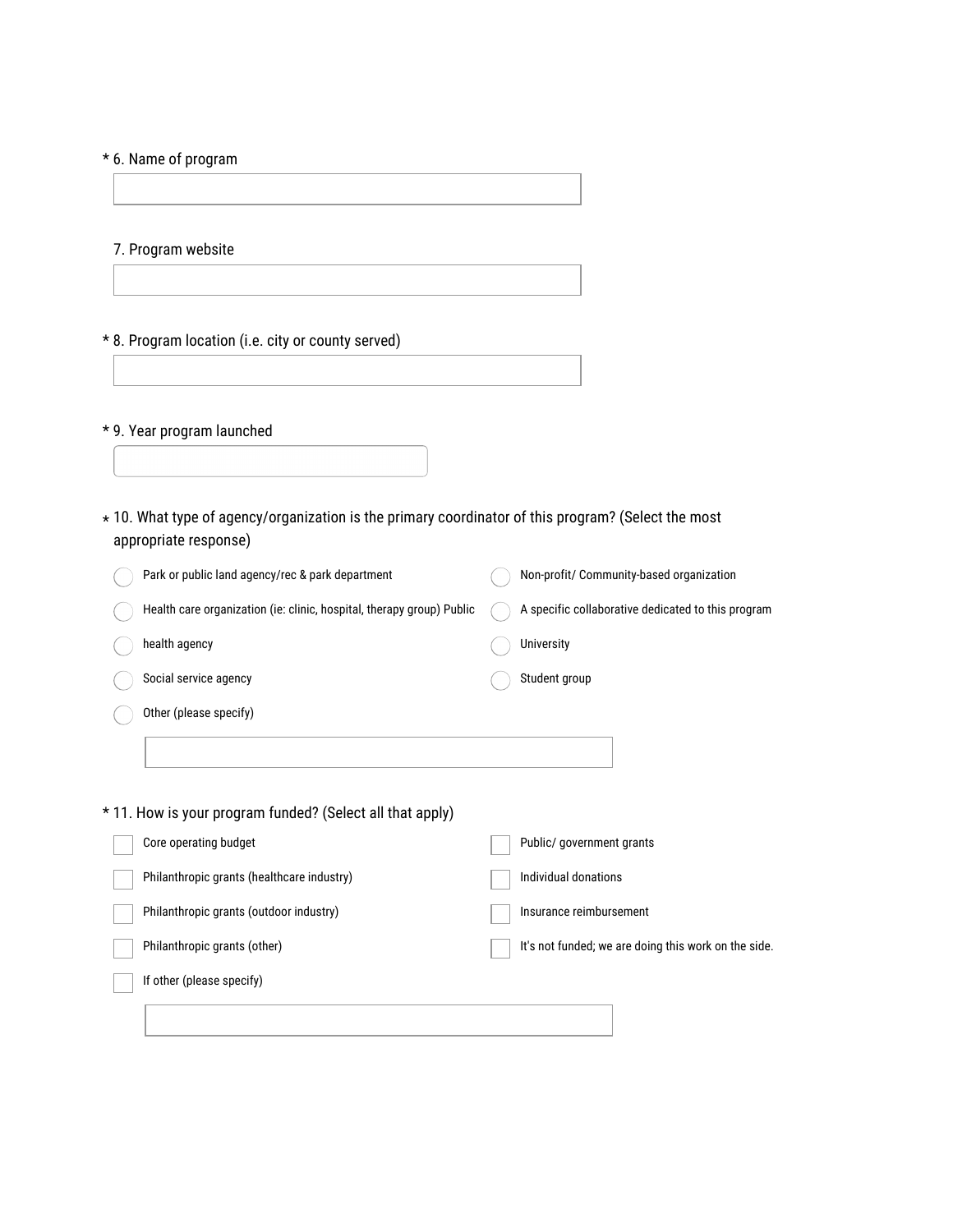| * 12. Does your program have a target audience?                                                                                                 |                                                                                                                         |
|-------------------------------------------------------------------------------------------------------------------------------------------------|-------------------------------------------------------------------------------------------------------------------------|
| No, our program serves the general public                                                                                                       |                                                                                                                         |
| Yes, our program serves the following audiences (please write in):                                                                              |                                                                                                                         |
|                                                                                                                                                 |                                                                                                                         |
| * 13. Who is referring people to parks or other nature experiences? (Select all that apply.)                                                    |                                                                                                                         |
| Doctor                                                                                                                                          | Behavioral or Mental Health Professional                                                                                |
| Nurse                                                                                                                                           | <b>Medical Assistant</b>                                                                                                |
| Nurse Practitioner, Physician's Assistant                                                                                                       | Health Educator/Community Health Worker                                                                                 |
| Physical Therapist, Occupational Therapist, Dietitian Other                                                                                     | Social/Case Worker                                                                                                      |
| (Please specify. Ex: teachers, daycare staff, peers)                                                                                            |                                                                                                                         |
|                                                                                                                                                 |                                                                                                                         |
| * 14. Briefly describe what is being recommended or "prescribed." (For example: self-guided walks, ranger-led hikes,<br>to a local park, etc.). | group fitness programs, group medical session, minutes of physical activity or time in nature, voucher for a free visit |
| * 15. What does your program use to refer participants to nature? (Select all that apply.)                                                      |                                                                                                                         |
| Paper Prescription pad                                                                                                                          | Handout to a specific park program (e.g.: ranger led walk, field trip/<br>shuttle program)                              |
| Electronic health record printout                                                                                                               | Technology-based tool (mobile app or website) Flyer                                                                     |
| to general park resources or trails                                                                                                             | Verbal referral                                                                                                         |
| Other (Please specify. Ex: punch card, parking pass, taxi voucher, etc.)                                                                        |                                                                                                                         |
|                                                                                                                                                 |                                                                                                                         |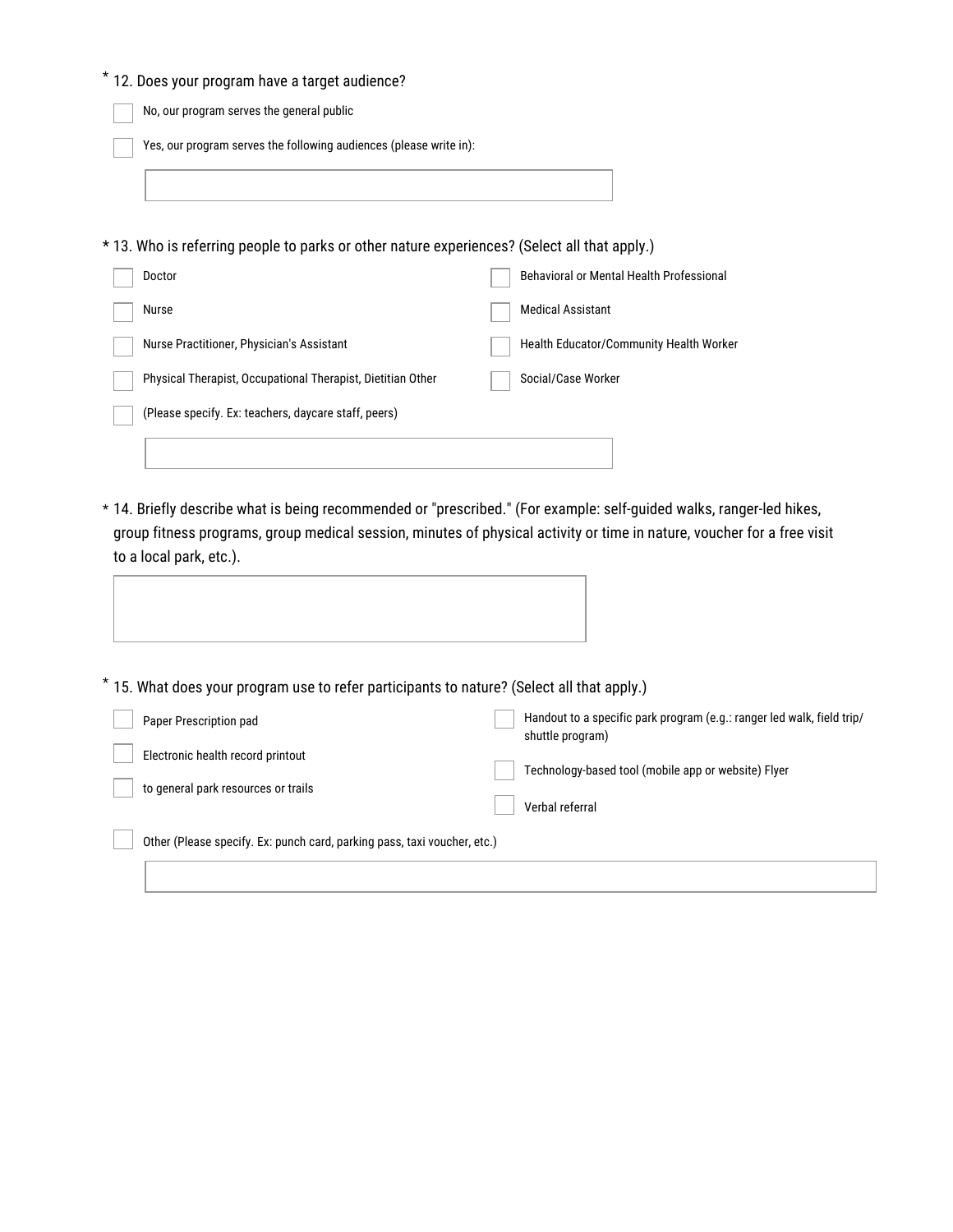\* 16. Please describe what you do to encourage people to use parks and nature for their health and well-being.

| * 17. What year did you start doing this work?             |                                                                    |
|------------------------------------------------------------|--------------------------------------------------------------------|
| * 18. How many people did you reach in the last 12 months? |                                                                    |
| * 19. How is this work funded? (Select all that apply.)    |                                                                    |
| Core operating budget                                      | Public/government grants (other)                                   |
| Philanthropic grants                                       | Individual donations                                               |
| Public/government grants (healthcare industry)             | Insurance reimbursement                                            |
| Public/government grants (outdoor industry) Other          | It's not funded; I'm doing this on the side of my regular job      |
| (please specify)                                           |                                                                    |
|                                                            |                                                                    |
| * 20. May we contact you with additional questions?        |                                                                    |
| Yes                                                        |                                                                    |
| No                                                         |                                                                    |
|                                                            |                                                                    |
| n <i>I</i> r                                               | الراجعان والمعتالين والمستوفون فيمتلك ومرامر<br>مناثقا فمرضوط مسما |

21. Do you collect any data on your program? (For example: # of referrals distributed, # of attendees at hikes, body \* measurements, perception of parks, etc.)

 $\bigcirc$ Yes

 $\bigcirc$ No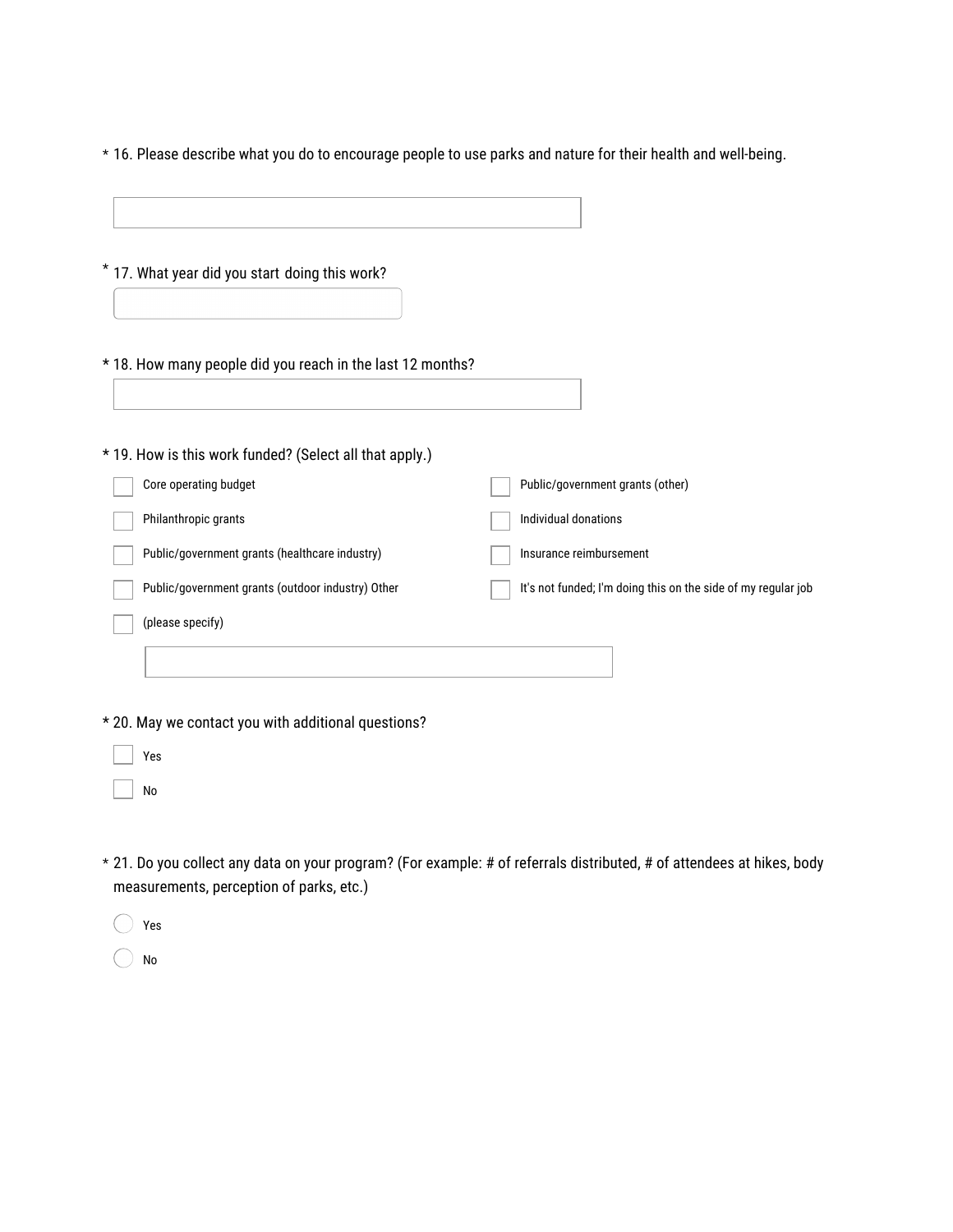**Evaluation is difficult and a common challenge. If you are unsure of an answer, please write "unknown."**

22. Approximately how many referrals were written in the past 12 months? \*

\* 23. Approximately how many staff wrote referrals in the past 12 months?

\* 24. Approximately how many referrals were "filled" by participants in the past 12 months?

25. What kind of impact data are you gathering? (For example, changes in: blood pressure, cortisol levels, self-reported \* emotional health, comfort using parks, personal connection to parks, knowledge of how to use parks, etc.)

26. How are you collecting data? (Select all the apply.) \*

Sign in sheet

Verbal self report from participant to program provider

Activity log (passport, stamp card, etc.)

Technology platform (mobile app or website)

Other (please specify)

27. What, if any, have been your challenges in data gathering?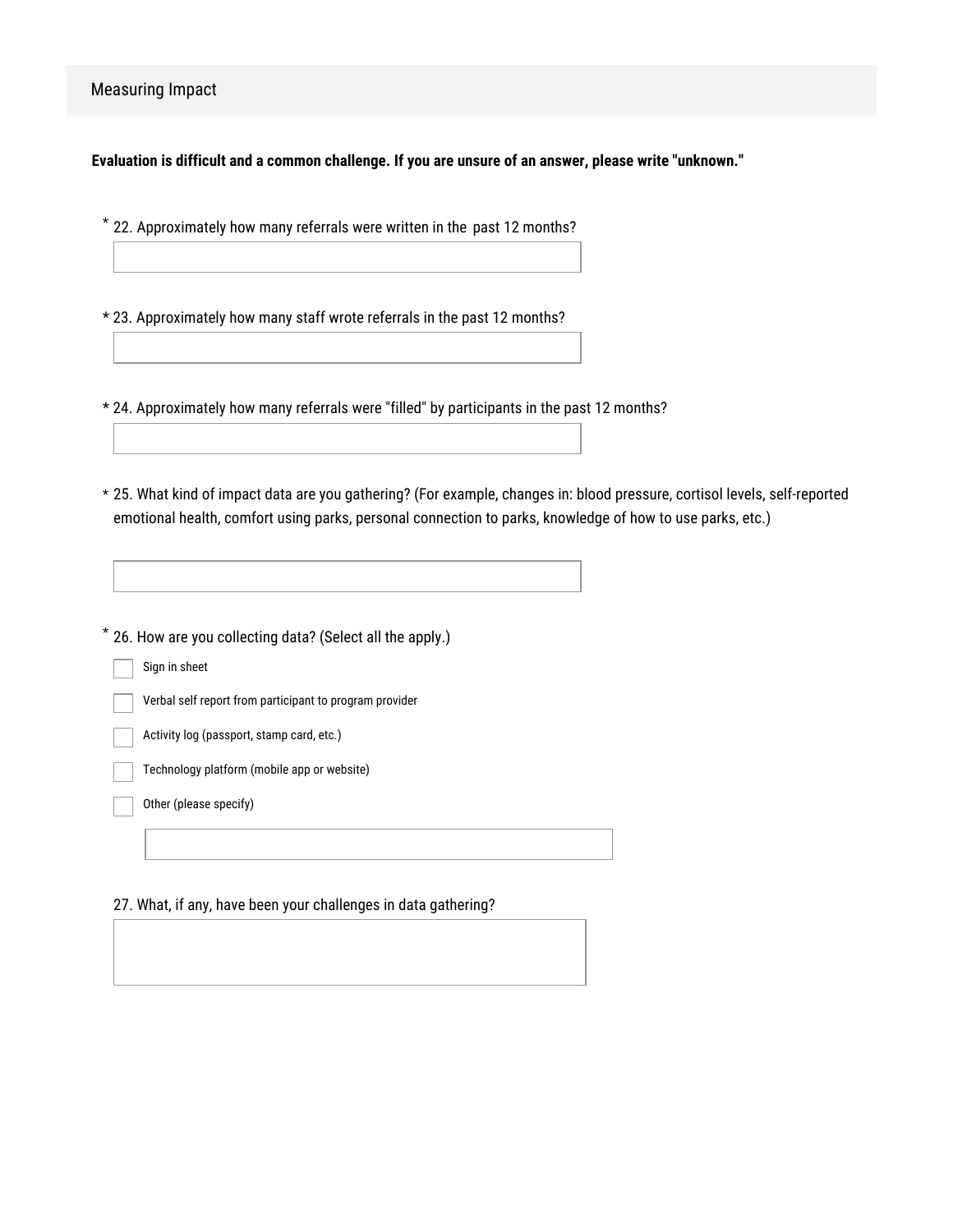| $^{\star}$ 28. What do you do with the data that's collected? (Select all that apply.) |
|----------------------------------------------------------------------------------------|
| Use it for reporting purposes                                                          |
| Share it with health partners                                                          |
| Share it with park or public land partners                                             |
| Share it publicly                                                                      |
| Store it for your records                                                              |
| Other (please specify)                                                                 |
|                                                                                        |

T

\* 29. May we contact you if we have additional questions?

|  | ×<br>۰,<br>× |
|--|--------------|
|--|--------------|

No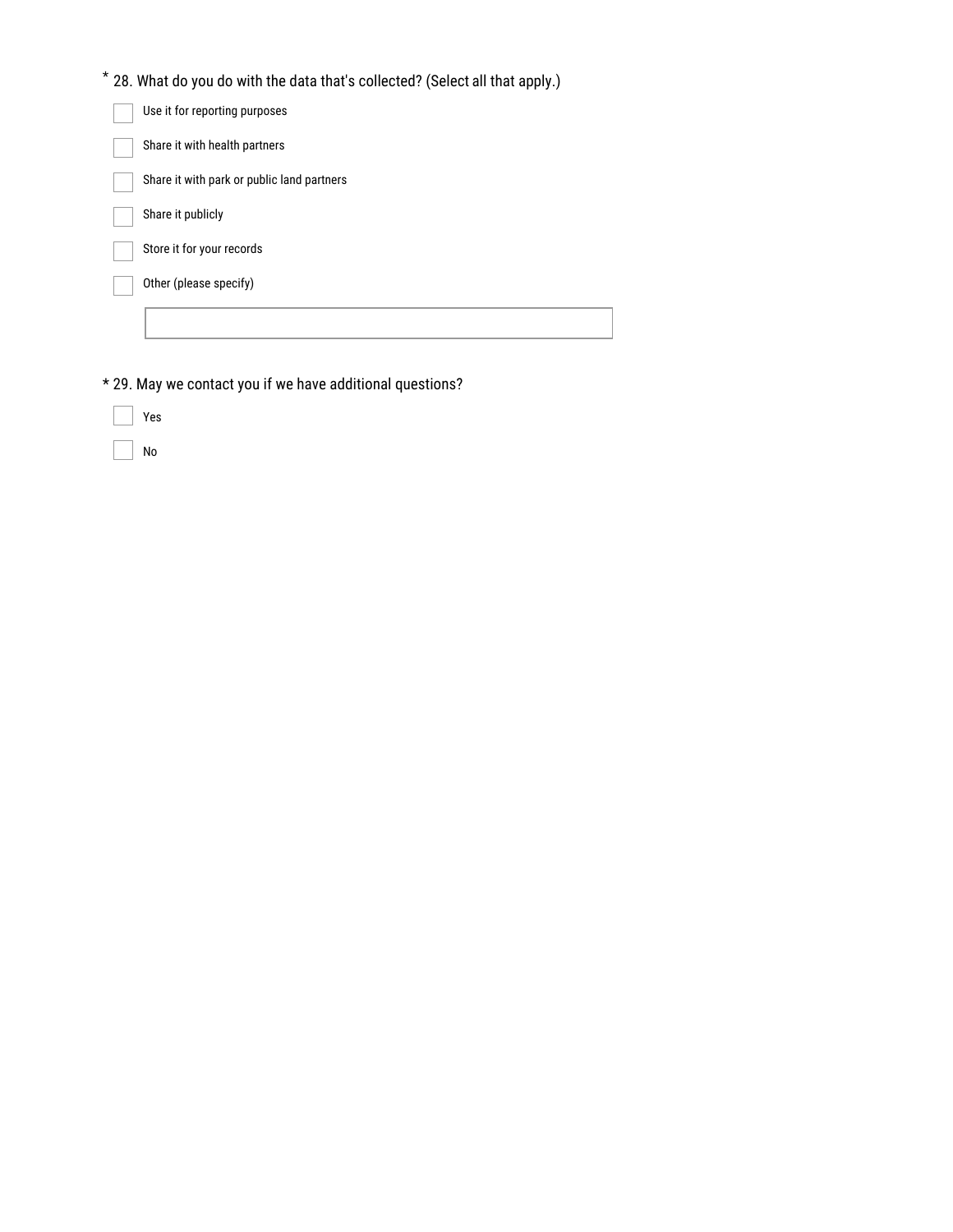30. What are the main barriers to gathering data for your program? (Select all that apply.) \*

| Not sure what data to gather                                       |
|--------------------------------------------------------------------|
| Don't have the capacity or resources                               |
| Limitations on what participant information can be gathered due to |
| privacy or other concerns                                          |
| Not sure what to do with the data once it's gathered               |
| It's not a priority at the moment                                  |
| Other (please specify)                                             |
|                                                                    |

\* 31. May we contact you with additional questions?

Yes

 $\overline{\phantom{a}}$  No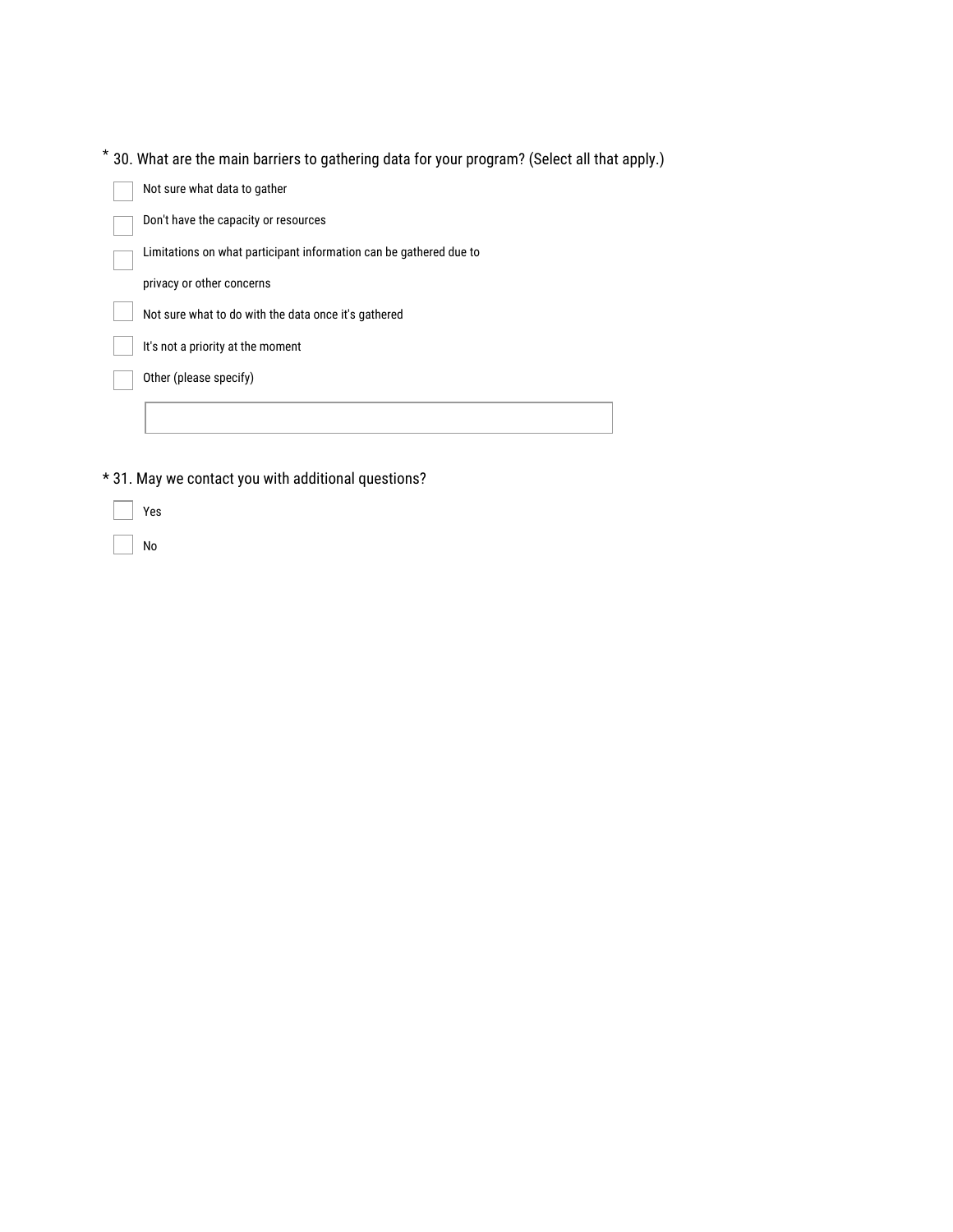### Contact Information

32. Please provide your contact information so we can follow up with any additional questions.

| <b>First Name</b>              |  |
|--------------------------------|--|
| <b>Last Name</b>               |  |
| <b>Organization</b>            |  |
| <b>Organization's ZIP Code</b> |  |
| <b>Email Address</b>           |  |

33. For updates on ParkRx.org, would you like to be added to the Institute at the Golden Gate's email list? \*

Yes  $\left(\begin{array}{c} \end{array}\right)$ 

No